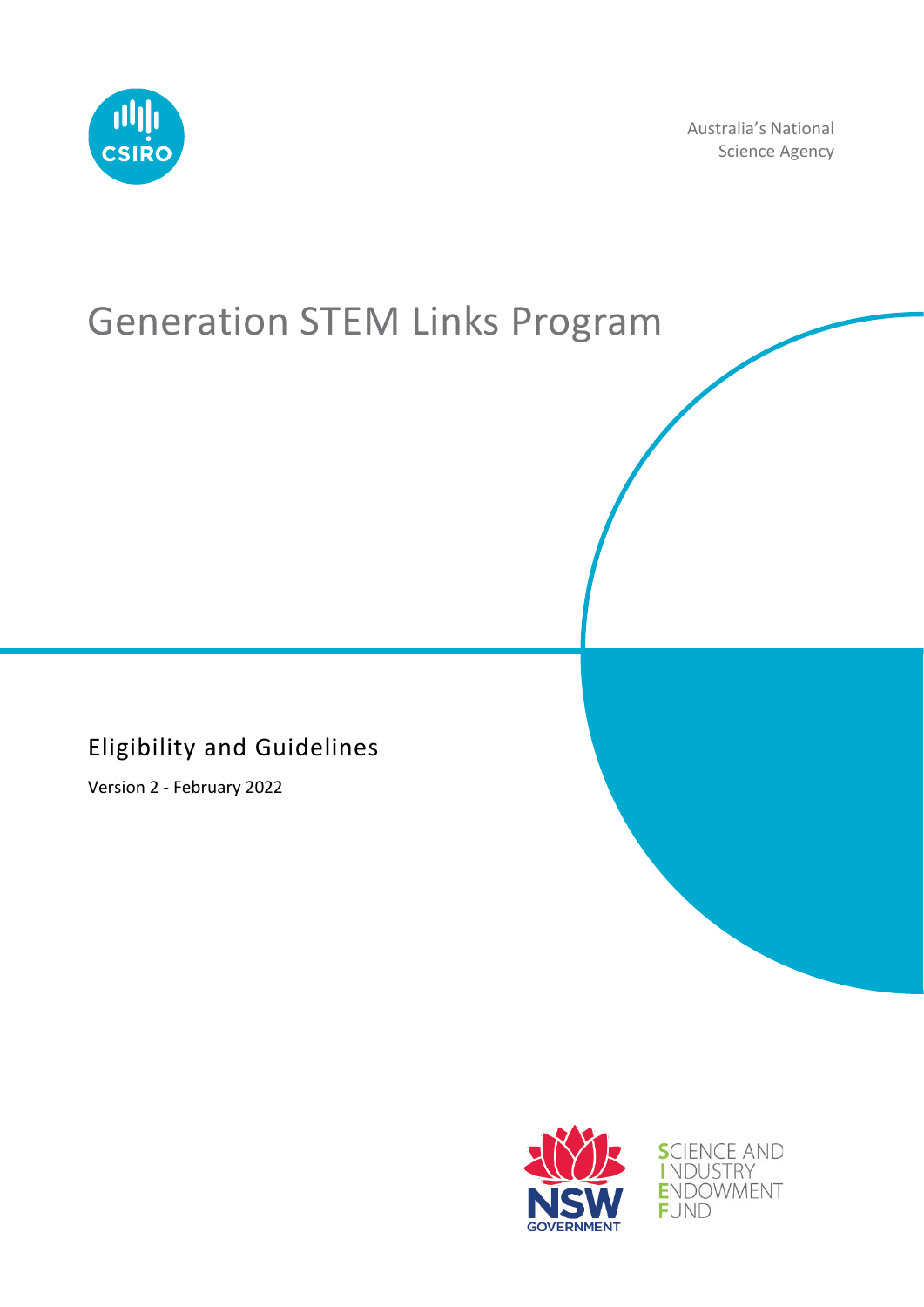# **Contents**

| $1 \quad$      |  |
|----------------|--|
| $\overline{2}$ |  |
| $\overline{3}$ |  |
| 4              |  |
| 5              |  |
| 6              |  |
|                |  |

### **About Generation STEM**

The New South Wales Government, through the Department of Industry (now Education), has provided a \$25 million endowment to the Science and Industry Endowment Fund (SIEF) to establish the Generation STEM initiative to support excellence, diversity and retention in science, technology, engineering, mathematics (STEM); and increase the supply of STEM skilled labour in NSW over 10 years. Generation STEM launched in 2019 and is managed and delivered by CSIRO Education and Outreach. Generation STEM works closely with industry and the education sector to deliver and support programs to attract more diverse, highpotential students into NSW-based STEM educational pathways and retain students and workers in NSWbased STEM employment and/or further education.

Programs within Generation STEM are delivered in New South Wales regions where they can have the greatest impact on growing communities with STEM industries. Regions are selected to take advantage of upcoming industry development and infrastructure investments. These developments pose a huge opportunity for locals to gain STEM employment locally. However, to realise the opportunity, it will be crucial to demonstrate a 'work ready' and skilled workforce pipeline, to support students to develop the skills which meet local industry's needs and to highlight STEM career opportunities in and for existing industry and new developments in the region.

Generation STEM also aims to increase the diversity of students entering the STEM pipeline through the programs and partners with whom it engages. Women, Aboriginal and Torres Strait Islander people, people from low socio-economic areas, and people from regional and remote areas are underrepresented across the entire STEM pipeline and within the STEM workforce in NSW, are more likely to have negative perceptions of STEM disciplines and are less likely to aspire to STEM careers. Addressing these issues of diversity in the STEM pipeline is a way that Generation STEM can both increase the overall size of the NSW STEM pipeline and its quality.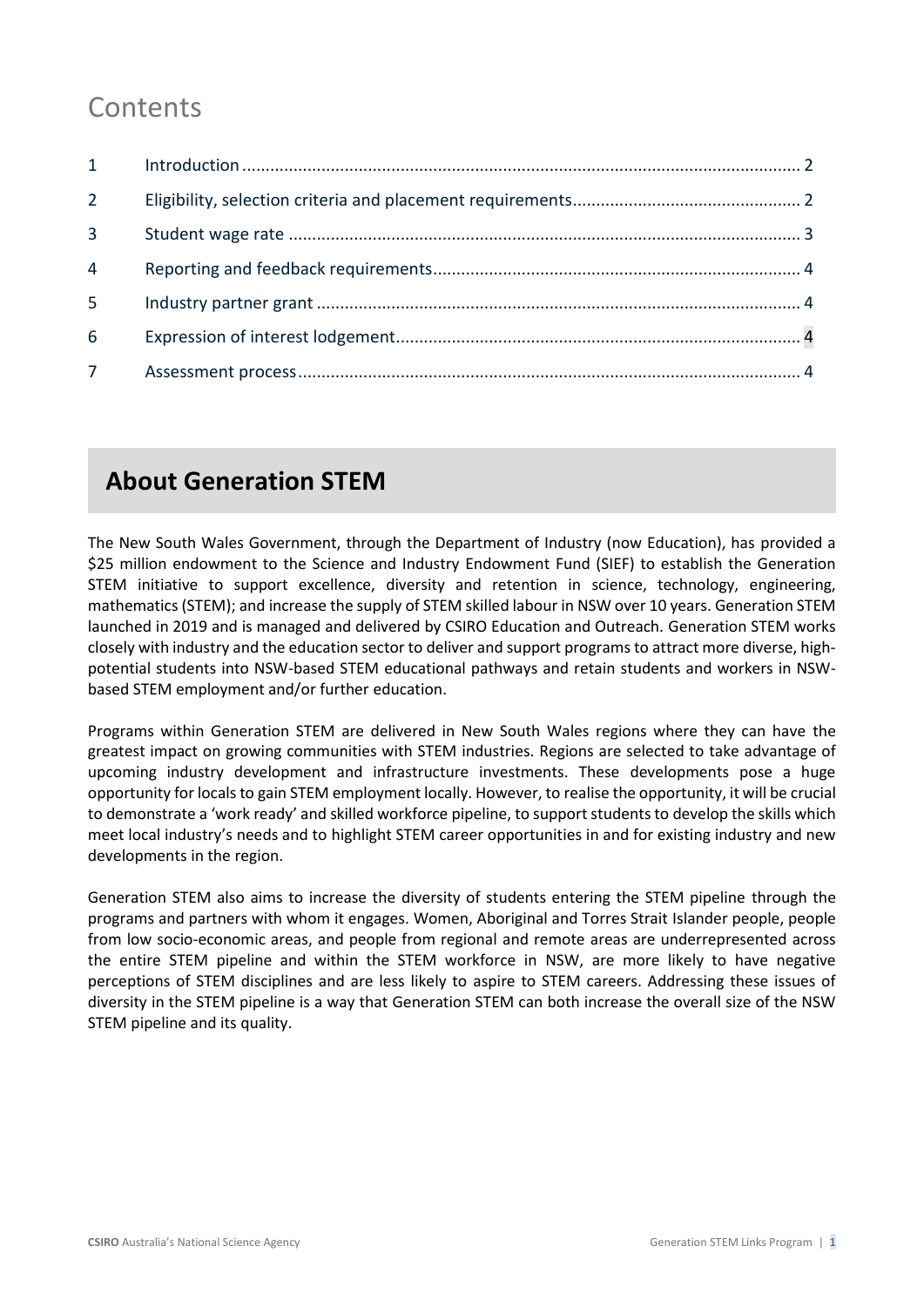# <span id="page-2-0"></span>1 Introduction

<span id="page-2-1"></span>Generation STEM aims to:

- Provide positive STEM-based activities for students, which increase STEM capabilities and interest in STEM-based study;
- Enhance connections and engagement between education institutions, industry and the community;
- Increase levels of STEM career aspirations and understanding of local STEM careers, pathways and opportunities;
- Increase ease of transition to STEM based employment; and
- Increase industry access to a local STEM capable workforce.

# 2 Eligibility, selection criteria & placement requirements

An Expression of Interest (EOI) for Generation STEM Links may only be accepted if meeting certain criteria. To be eligible, a proposed Placement must satisfy ALL of the following eligibility criteria:

#### 2.1 For industry partners

#### **Eligibility:**

- Have support from the CEO, Owner, General Manager, Executive Leadership Team and/or Board to place student
- Be a solvent, for-profit, non-tax-exempt company that is registered for GST and incorporated and operating in NSW
- Be a company with trading activities that are the majority of its overall activities
- Are a company >3 years old
- Have relevant insurances including work cover and public liability insurance
- Can provide a safe work environment in line with standard industry EHS standards
- have 5 minimum employee numbers to ensure student can learn a range of skills
- Operate in one or more STEM sectors according to [Appendix B of Australia's STEM workforce](https://www.chiefscientist.gov.au/sites/default/files/Australias-STEM-workforce_full-report.pdf)
- Show a commitment to, and have the skills, capability, or expertise to provide placements to students interested in the specified STEM discipline
- Be operating in one of the following locations in NSW: Western Sydney (13LGAs), Illawarra-Shoalhaven, New England (including Moree special activation precinct (SAP)), North West (including Narrabri SAP), North Coast, Riverina-Murray (including Wagga Wagga SAP), Central West, Orana, Hunter (including Williamstown SAP) and Snowy Region SAP.

#### 2.2 For students

#### **Eligibility:**

- Penultimate and final year students studying a STEM qualification (undergraduate or equivalent; honours, masters and PhD students are ineligible to apply)
- Interest in industry partner work or field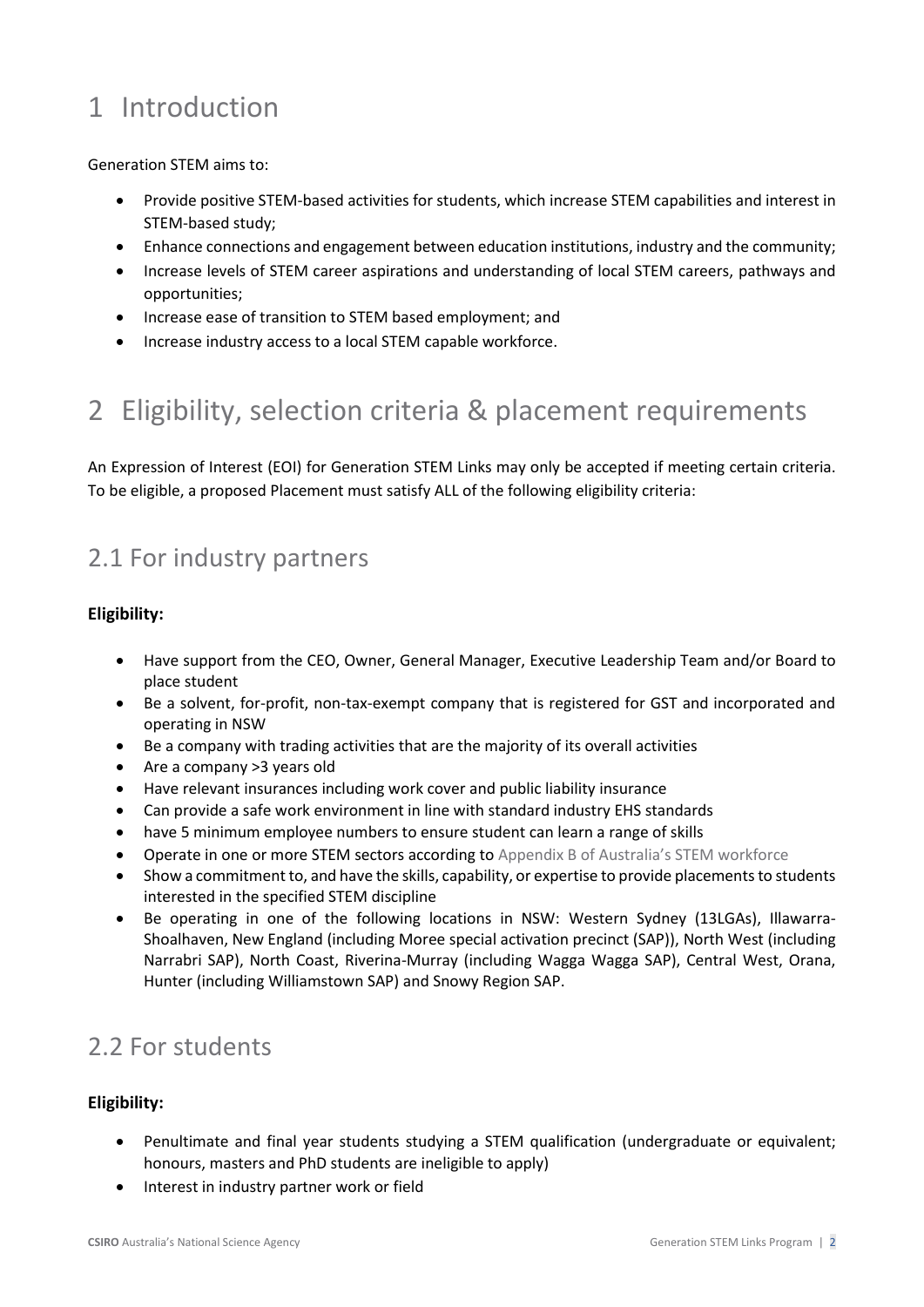- Provide an up-to-date CV
- Do NOT currently have an alternative paid placement opportunity
- Student course relevance to work placement projects or work (to be determined through matching process)
- Student is an Australian citizen/resident

#### 2.3 Requirements of placements

#### **Selection criteria:**

- Company placement project/activities align with a tertiary STEM field
- Work placement will be safe and appropriate for a student
- Location of placement is accessible for student to commute or otherwise be accommodated nearby
- Student will have the opportunity to work collaboratively with the industry partner for a **minimum of 200 hours**
- Work placement will provide an opportunity for students to increase their enterprise and/or STEM technical skills
- A supervisor is assigned to the placement and will provide support and mentoring including weekly (or equivalent if part-time) check-ins with student

#### **Minimum requirements of employment:**

- Student must be employed by industry partner on a casual or part-time contract
- Student must be covered by all relevant insurances as evident in employment agreement
- Neither CSIRO nor the student will be held liable for any loss or damages as part of the placement
- Minimum of 200 hours worked as per arrangement agreed between the student and the industry partner
- Student to be paid an hourly rate by the industry partner, see Section 3.
- Establish clear workplace goals for interns and provide performance feedback at the end of each work placement period

#### **Placement guidelines:**

- <span id="page-3-0"></span>• Student will be responsible for travel/accommodation arrangements that allow them to turn up to the placement on time and will take placement seriously
- Students will manage their time appropriately to ensure that academic performance is not affected by participation in the placement
- Any issues will be addressed early on with the industry partner and/or Generation STEM Links Program Manager
- Supervisor and industry partner staff will treat students with respect
- Supervisor and industry partner staff will not expect student to work unpaid overtime
- Supervisor and industry partner staff will understand study comes first and make appropriate accommodations for exams/assessments
- Supervisor will provide guidance and clear direction on project duties and expectations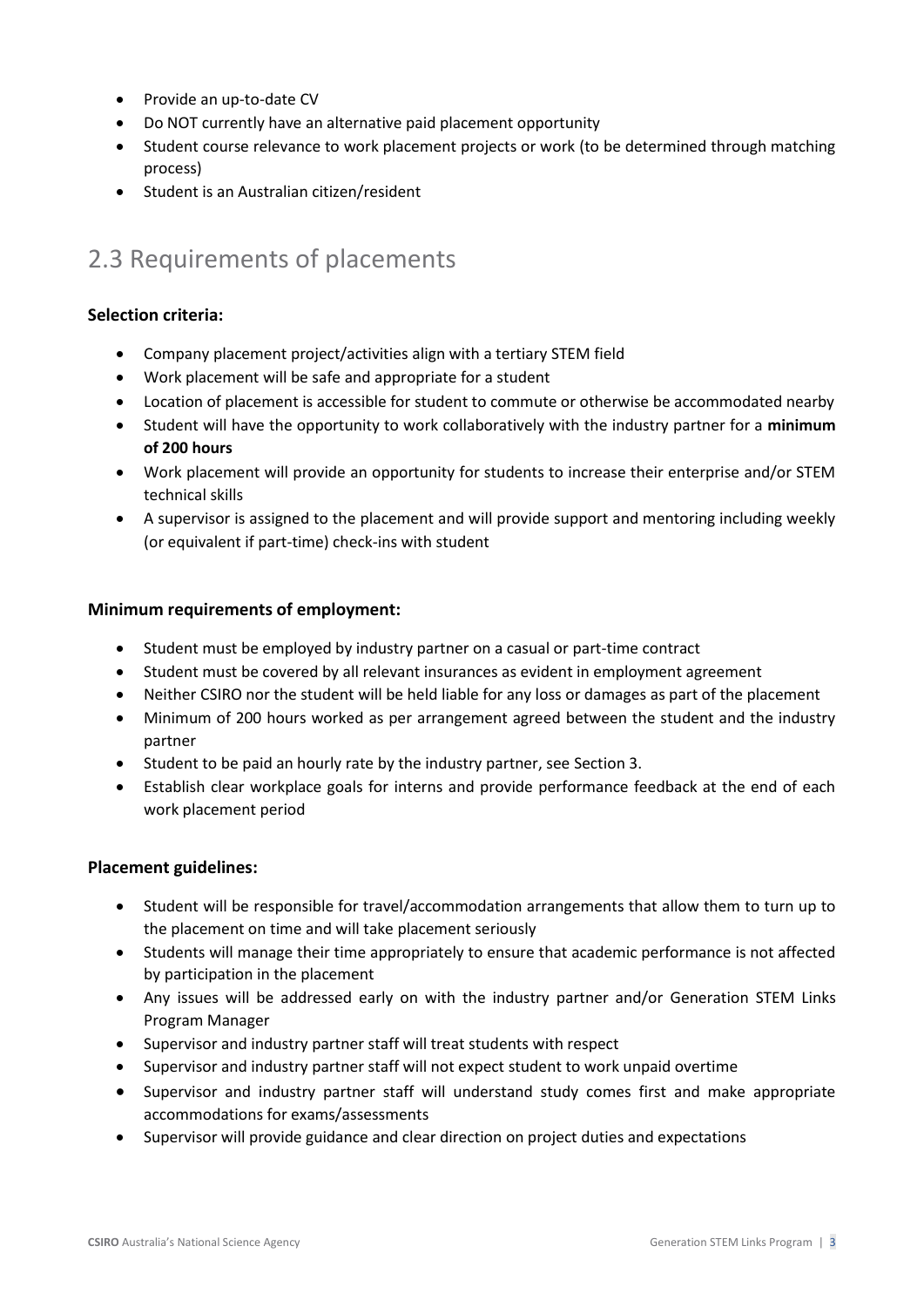## 3 Student wage rate

A minimum hourly wage of \$25/h will be payable by the business to the placement student unless the relevant industry award mandates a higher amount.

### <span id="page-4-0"></span>4 Reporting and feedback requirements

Placement students and supervisors are required to complete a post-placement check-list and feedback survey to the Generation STEM Links team. There will also be a requirement for a pre-placement briefing and mid placement progress check-in.

### 5 Industry partner grant

A grant of \$2,500 is payable to the industry partner upon completion of the project. The grant will be paid via CSIRO upon acceptance by CSIRO that the placement is complete. This will include:

- Receipt of post-placement feedback survey at completion of the placement.
- Evidence from both parties to show that student wages have been paid and received.

### <span id="page-4-1"></span>6 Expression of interest lodgement

EOIs must be submitted through our online portals:

- [Industry Partner EOI](https://www.csiro.au/en/education/Programs/Generation-STEM/Links-program/partner-EOI)
- [Student EOI;](https://www.csiro.au/en/education/Programs/Generation-STEM/Links-program/student-EOI) an up-to-date CV must also be submitted at the end of the form.

<span id="page-4-2"></span>If you have any difficulty submitting your EOI, please email: [GenSTEMLinks@csiro.au](mailto:GenSTEMLinks@csiro.au)

### 7 Assessment process

EOIs will be assessed by the Generation STEM Links team. Decisions will be based on satisfying all eligibility and selection criteria and the suitability of the project/activity details (industry partner) and EOI/CV details (students). Once approved, the Generation STEM Links team will match businesses and students together based on placement preferences, suitable alignment with STEM area, experience, and project/activities. Please note that it is not guaranteed that a suitable match will be confirmed.